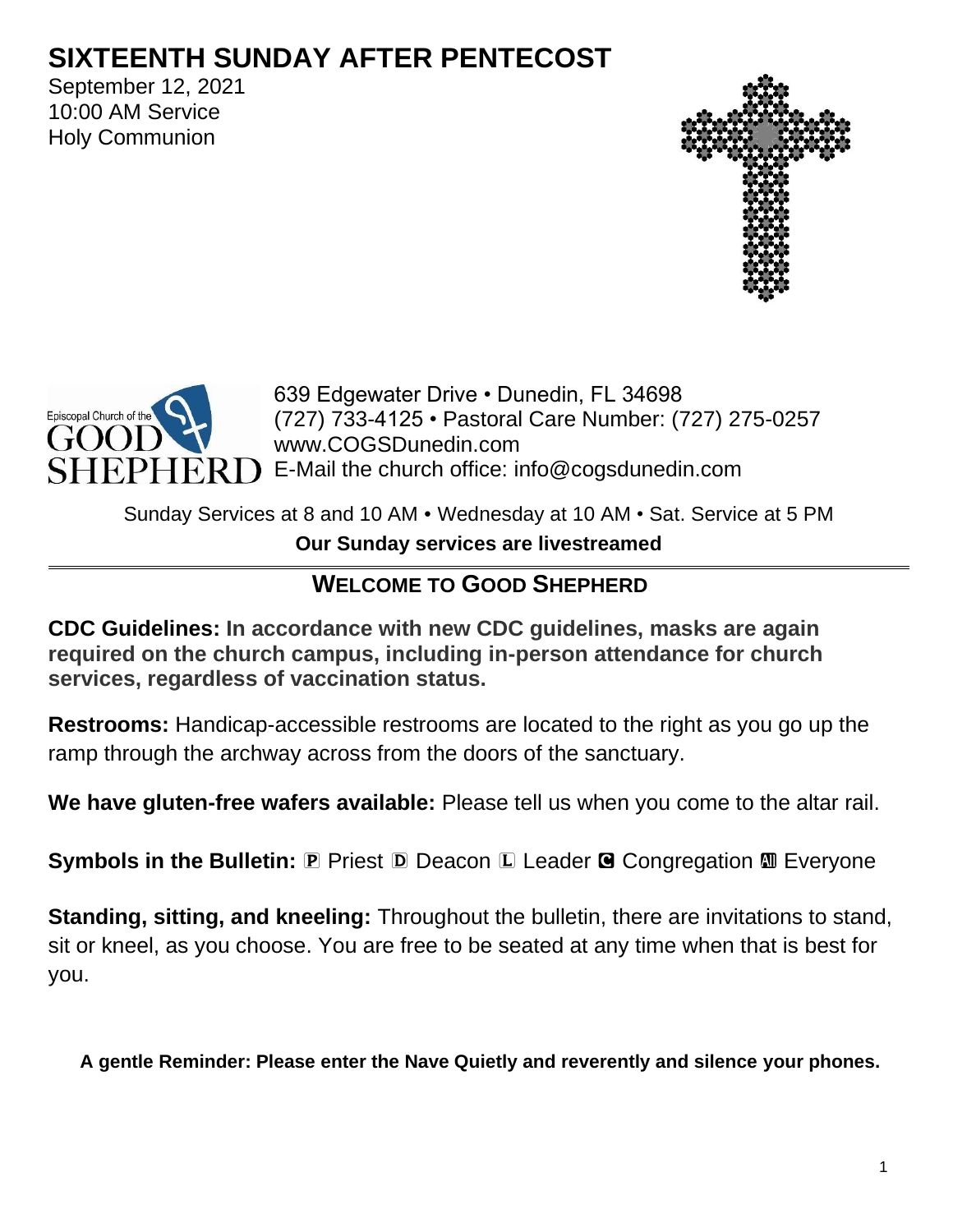#### **GATHERING FOR WORSHIP**

**PRELUDE** *Liturgical Prelude* George Oldroyd

**WELCOME AND ANNOUNCEMENTS**

| THE GATHERING HYMN | Immortal, Invisible, God Only Wise | H. 423 vs 1,2, 3 |
|--------------------|------------------------------------|------------------|
|                    |                                    |                  |

C

*Immortal, invisible, God only wise, in light inaccessible hid from our eyes, most blessed, most glorious, the Ancient of Days, almighty, victorious, thy great Name we praise.*

> *Unresting, unhasting, and silent as light, nor wanting, nor wasting, thou rulest in might; thy justice like mountains high soaring above thy clouds, which are fountains of goodness and love.*

*To all life thou givest, to both great and small; in all life thou livest, the true life of all; we blossom and flourish, like leaves on the tree, then wither and perish; but nought changeth thee.*

**THE OPENING ACCLAMATION**

P Blessed be God: Father, Son, and Holy Spirit.

C **And blessed be God's kingdom, now and for ever. Amen.**

**Collect for Purity**

a **Almighty God, unto whom all hearts are open, all desires known, and from whom no secrets are hid. Cleanse the thoughts of our hearts by the inspiration of thy Holy Spirit, that we may perfectly love thee, and worthily magnify thy holy Name; through Christ our Lord. Amen.**

**THE COLLECT OF THE DAY**

P The Lord be with you.

## C **And also with you.**

P Let us pray… O God, because without you we are not able to please you, mercifully grant that your Holy Spirit may in all things direct and rule our hearts; through Jesus Christ our Lord, who lives and reigns with you and the Holy Spirit, one God, now and for ever.

## C **Amen**.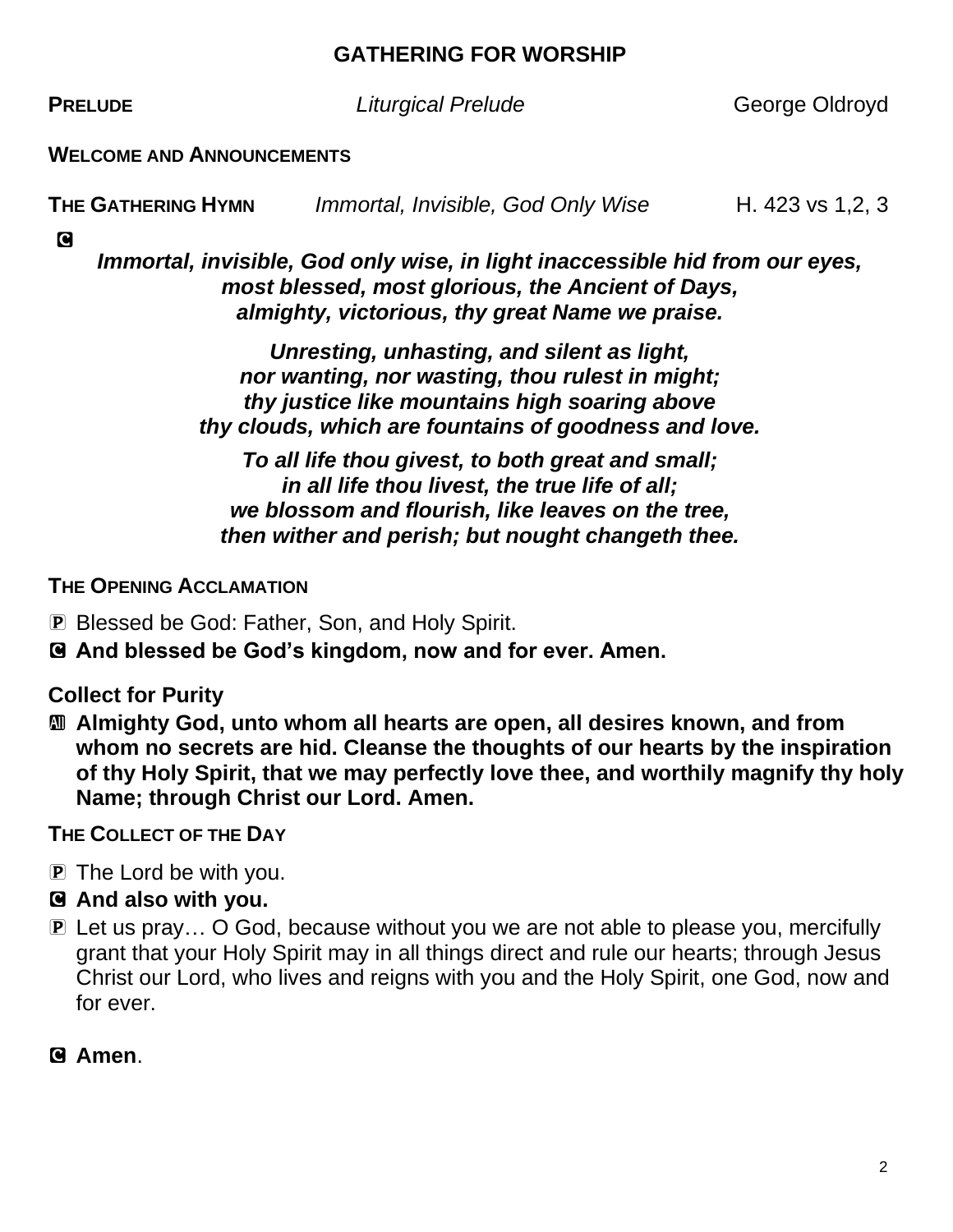# **THE WORD OF GOD**

**THE READINGS:** Proverbs 1:20-33, Psalm 19, James 3:1-12, Mark 8:27-38

## **The First Reading:**

L *The First Reading is taken from Proverbs chapter 1…*

<sup>L</sup> Wisdom cries out in the street; in the squares she raises her voice. At the busiest corner she cries out; at the entrance of the city gates she speaks: "How long, O simple ones, will you love being simple? How long will scoffers delight in their scoffing and fools hate knowledge? Give heed to my reproof; I will pour out my thoughts to you; I will make my words known to you. Because I have called and you refused, have stretched out my hand and no one heeded, and because you have ignored all my counsel and would have none of my reproof, I also will laugh at your calamity; I will mock when panic strikes you, when panic strikes you like a storm, and your calamity comes like a whirlwind, when distress and anguish come upon you. Then they will call upon me, but I will not answer; they will seek me diligently, but will not find me. Because they hated knowledge and did not choose the fear of the LORD, would have none of my counsel, and despised all my reproof, therefore they shall eat the fruit of their way and be sated with their own devices. For waywardness kills the simple, and the complacency of fools destroys them; but those who listen to me will be secure and will live at ease, without dread of disaster."

The Word of the Lord.

## <sup>C</sup> **Thanks be to God.**

**Metrical Psalm 19** *Tune: O For a Thousand Tongues to Sing* H. 493 vs 5,6,7,8

*God's law is perfect, giving life, Reviving weary souls; The testimonies of our God Are true for all to hold.*

*The statutes of the Lord are just And give the heart delight; The precepts God provides are clear And give the eyes new sight.*

*The fear of God is always clean, Enduring as the sun; The judgments of the Lord are true And righteous, every one.*

*And even more to be desired Than gold, the finest gold, Far sweeter than the honeycomb, The words God spoke of old.*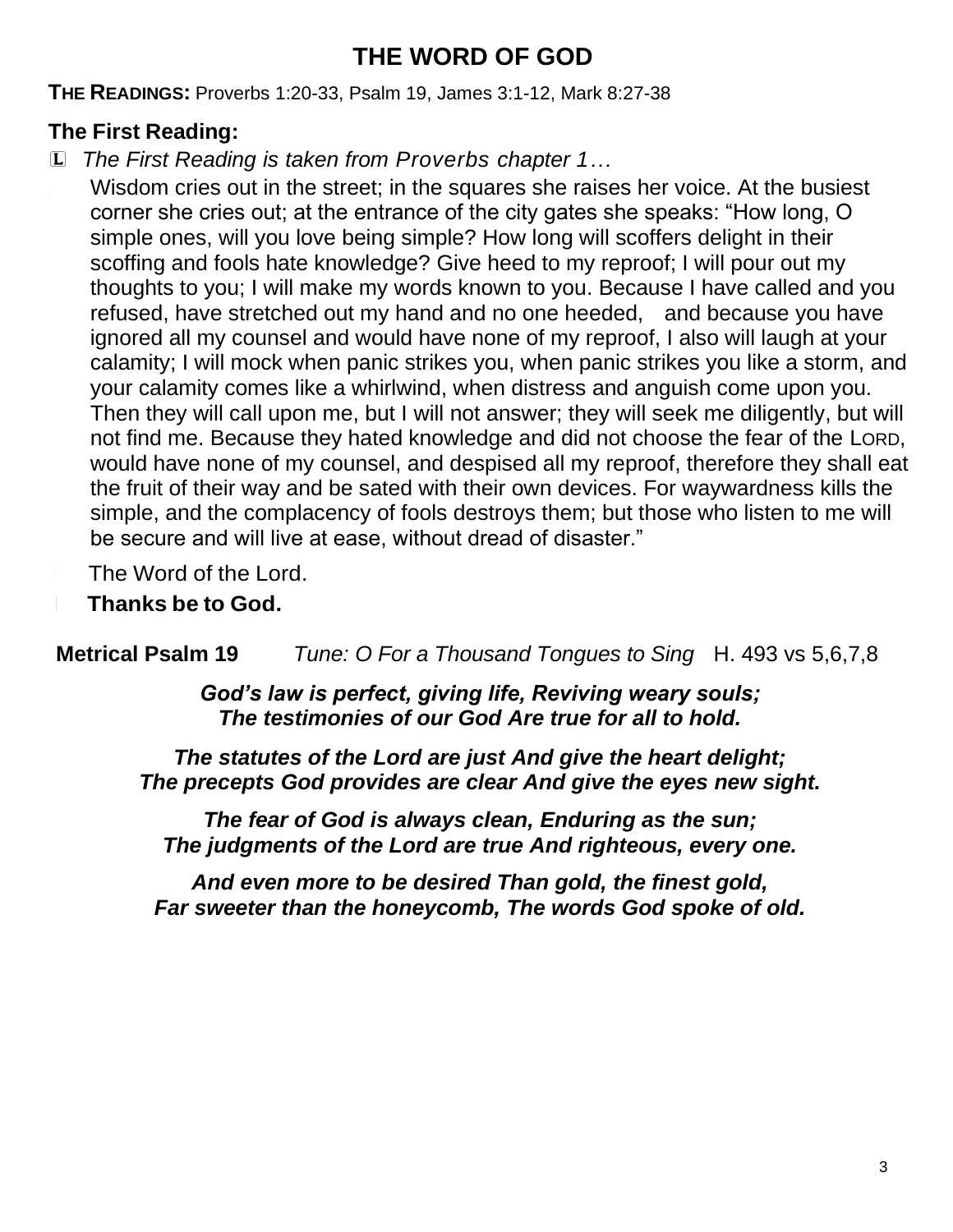## **The Second Reading**

- L *The Second Reading is taken from James chapter 3…*
	- Not many of you should become teachers, my brothers and sisters, for you know that we who teach will be judged with greater strictness. For all of us make many mistakes. Anyone who makes no mistakes in speaking is perfect, able to keep the whole body in check with a bridle. If we put bits into the mouths of horses to make them obey us, we guide their whole bodies. Or look at ships: though they are so large that it takes strong winds to drive them, yet they are guided by a very small rudder wherever the will of the pilot directs. So also the tongue is a small member, yet it boasts of great exploits. How great a forest is set ablaze by a small fire! And the tongue is a fire. The tongue is placed among our members as a world of iniquity; it stains the whole body, sets on fire the cycle of nature, and is itself set on fire by hell. For every species of beast and bird, of reptile and sea creature, can be tamed and has been tamed by the human species, but no one can tame the tongue-- a restless evil, full of deadly poison. With it we bless the Lord and Father, and with it we curse those who are made in the likeness of God. From the same mouth come blessing and cursing. My brothers and sisters, this ought not to be so. Does a spring pour forth from the same opening both fresh and brackish water? Can a fig tree, my brothers and sisters, yield olives, or a grapevine figs? No more can salt water yield fresh.

The Word of the Lord. <sup>C</sup> **Thanks be to God.**

#### **The Gospel Acclamation**

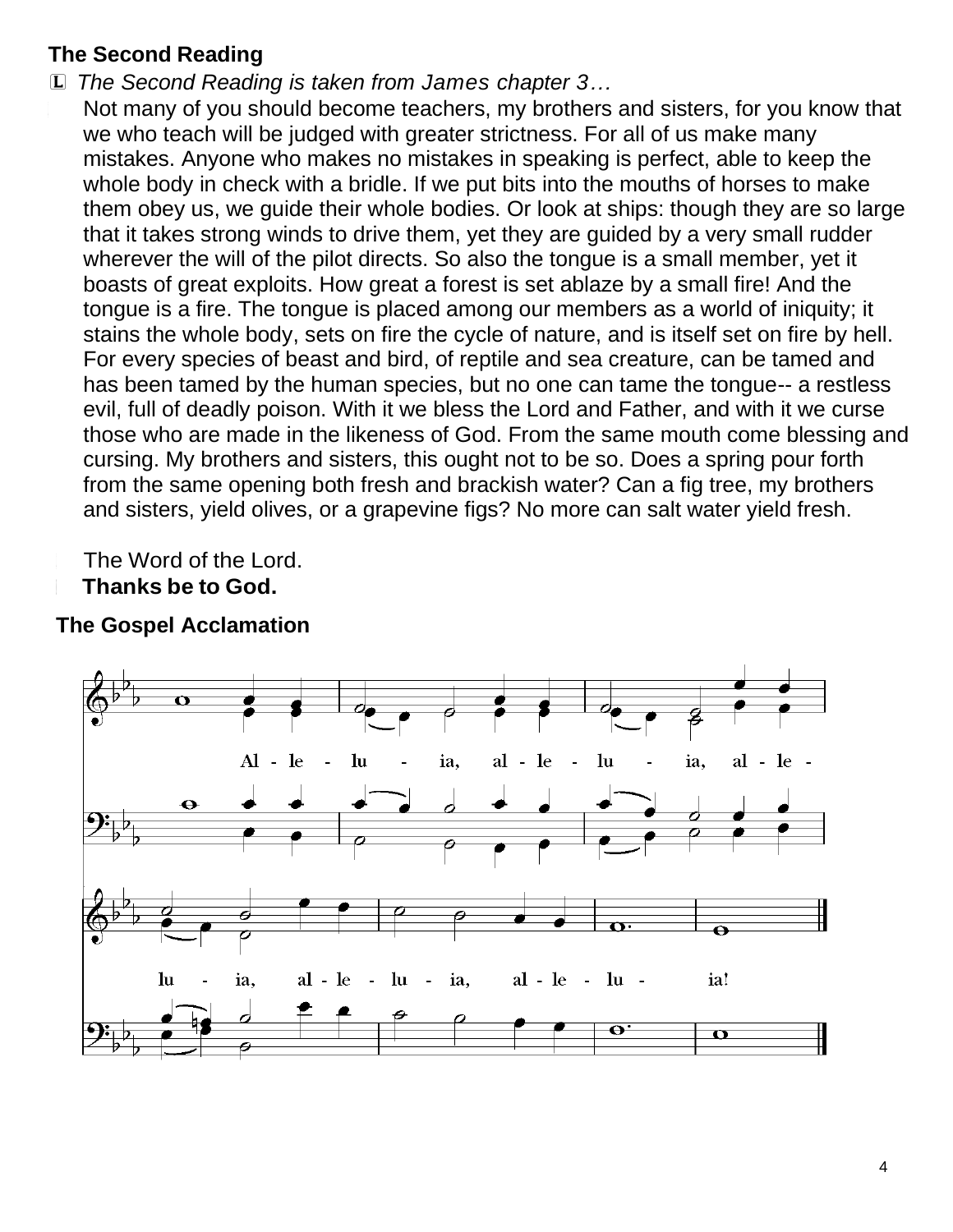#### **THE GOSPEL**

- D *The Holy Gospel of our Lord Jesus Christ according to Mark.*
- C **Glory to you, Lord Christ.**
- D Jesus went on with his disciples to the villages of Caesarea Philippi; and on the way he asked his disciples, "Who do people say that I am?" And they answered him, "John the Baptist; and others, Elijah; and still others, one of the prophets." He asked them, "But who do you say that I am?" Peter answered him, "You are the Messiah." And he sternly ordered them not to tell anyone about him. Then he began to teach them that the Son of Man must undergo great suffering, and be rejected by the elders, the chief priests, and the scribes, and be killed, and after three days rise again. He said all this quite openly. And Peter took him aside and began to rebuke him. But turning and looking at his disciples, he rebuked Peter and said, "Get behind me, Satan! For you are setting your mind not on divine things but on human things." He called the crowd with his disciples, and said to them, "If any want to become my followers, let them deny themselves and take up their cross and follow me. For those who want to save their life will lose it, and those who lose their life for my sake, and for the sake of the gospel, will save it. For what will it profit them to gain the whole world and forfeit their life? Indeed, what can they give in return for their life? Those who are ashamed of me and of my words in this adulterous and sinful generation, of them the Son of Man will also be ashamed when he comes in the glory of his Father with the holy angels."

The Gospel of the Lord.

## C **Praise to you, Lord Christ.**

**SERMON** The Rev. Whitney Burton

#### **THE NICENE CREED**

C **We believe in one God, the Father, the Almighty, maker of heaven and earth, of all that is, seen and unseen.**

**We believe in one Lord, Jesus Christ, the only Son of God, eternally begotten of the Father, God from God, Light from Light, true God from true God, begotten, not made, of one Being with the Father. Through him all things were made. For us and for our salvation he came down from heaven: by the power of the Holy Spirit he became incarnate from the Virgin Mary, and was made man. For our sake he was crucified under Pontius Pilate; he suffered death and was buried. On the third day he rose again in accordance with the Scriptures; he ascended into heaven and is seated at the right hand of the Father. He will come again in glory to judge the living and the dead, and his kingdom will have no end.**

**We believe in the Holy Spirit, the Lord, the giver of life, who proceeds from the Father and the Son. With the Father and the Son he is worshiped and glorified. He has spoken through the Prophets. We believe in one holy catholic and apostolic Church. We acknowledge one baptism for the forgiveness of sins. We look for the resurrection of the dead, and the life of the world to come. Amen.**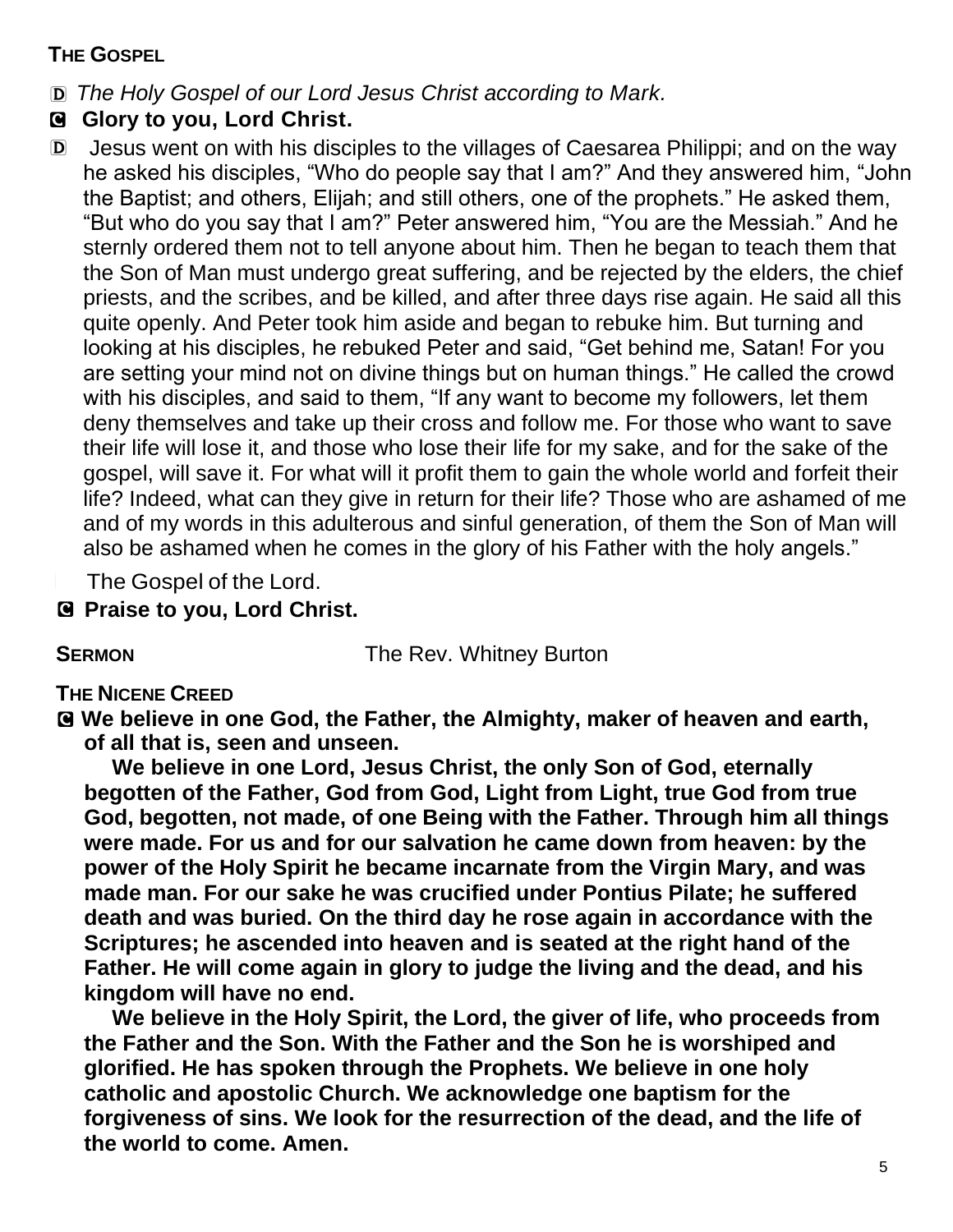## **THE PRAYERS OF THE PEOPLE**

- D Heavenly Father, you have promised to hear when we pray in the name of your Son. Therefore, in confidence and trust we pray for the Church.
- L Father, enliven the Church for its mission,

## C **that we may be salt of the earth and light to the world.**

Breathe fresh life into your people.

## C **Give us power to reveal Christ in word and action.**

We pray for the world: we pray for our elected leaders, and implore that you will lead us and every nation into the ways of justice and peace. God of truth, inspire with your wisdom those whose decisions affect the lives of others

## C **that all may act with integrity and courage.**

Give grace to all whose lives are linked with ours.

## C **May we serve Christ in one another, and love as he loves us.**

<sup>L</sup> We pray for the community, and for those in need. especially . . . [*add names from notebook*] and those we now namealoud or in our hearts [*leave time* ]. God of hope, comfort and restore all who suffer in body, mind or spirit, and make us willing agents of your compassion.

## C **Strengthen us as we share in making people whole, that all may know the power of your healing love.**

We give you thanks for all the blessings of this life, especially the flowers given today to the Glory of God and for the birthdays this week for Frank Kneen, Mary Anne Dorner, Evelyn Slama, Robert Colacicco and the anniversaries of Dick & Betty Fraley*.* Awaken in us a sense of wonder for the earth and all that is in it.

## C **Teach us to care creatively for its resources.**

<sup>L</sup> We remember those who have died and those who mourn (especially . . . [*add names from notebook*]). We remember with thanksgiving those near to us whose absence still leaves a hole in our hearts; I invite you to say their names, silently or aloud [*leave time .......................*]. We pray for all who have died in the faith of Christ, and those whose faith is known to you alone.

## C **Father, into your hands we commend them.**

L Lord, you have called us to serve you. We pray for ourselves and our ministries.

C **Grant that we may walk in your presence: your love in our hearts, your truth in our minds, your strength in our wills, until, at the end of our journey, we know the joy of our homecoming and the welcome of your embrace, through Jesus Christ our Lord.**

*(The Celebrant adds a concluding collect.)*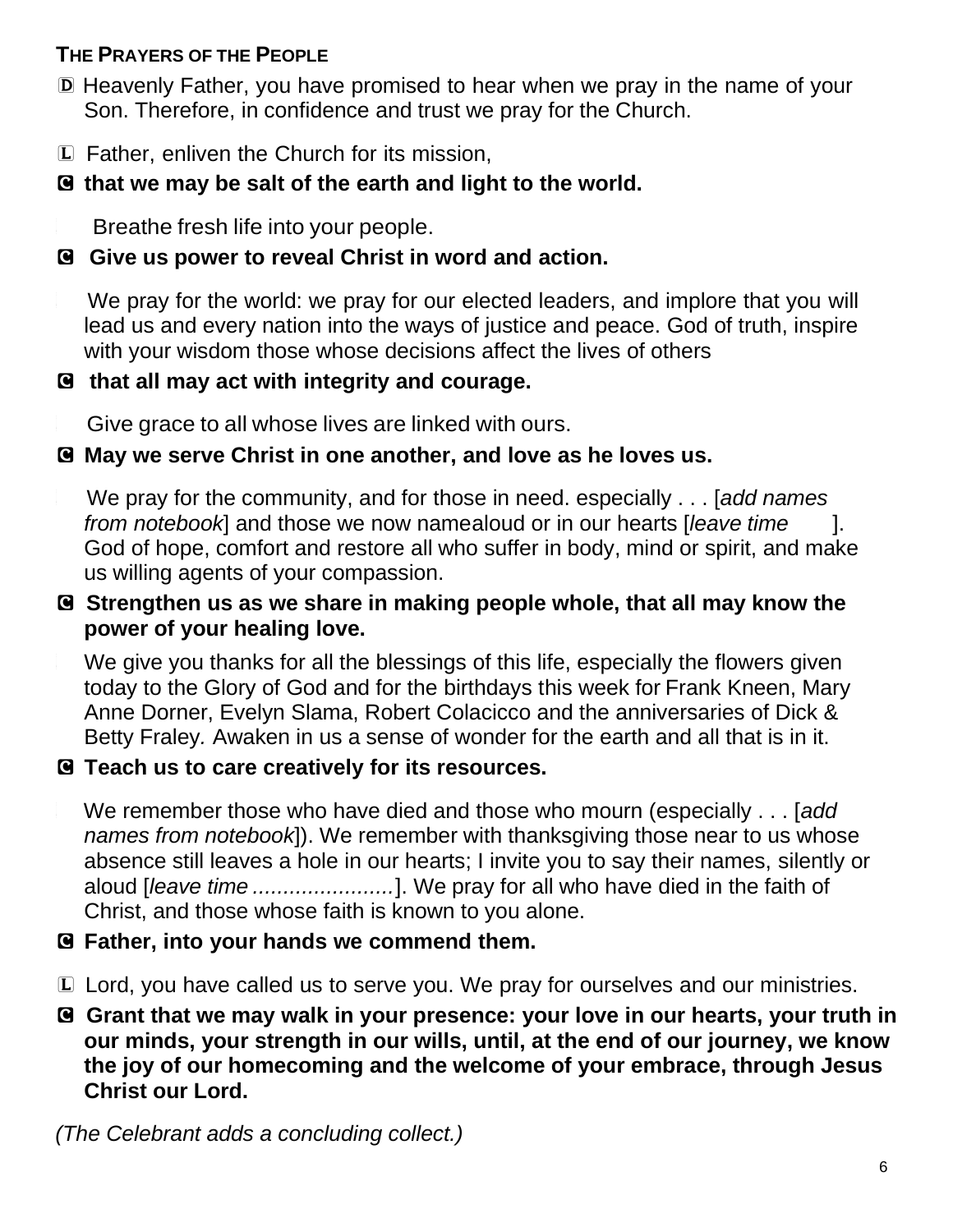## **CONFESSION & ABSOLUTION:**

- D Let us confess our sins against God and our neighbor. *(Silence is kept.)*
- C **Most merciful God, we confess that we have sinned against you in thought, word, and deed, by what we have done, and by what we have left undone. We have not loved you with our whole heart; we have not loved our neighbors as ourselves. We are truly sorry and we humbly repent. For the sake of your Son Jesus Christ, have mercy on us and forgive us; that we may delight in your will, and walk in your ways, to the glory of your Name. Amen.**
- P Almighty God have mercy on you, forgive you all your sins through our Lord Jesus Christ, strengthen you in all goodness, and by the power of the Holy Spirit keep you in eternal life.

<sup>C</sup> **Amen**.

## **THE GREETING OF PEACE**

- P The peace of the Lord be always with you.
- C **And also with you.** (*All may greet one another in the name of the Lord.*)

## **THE HOLY COMMUNION**

#### **THE OFFERTORY SENTENCE**

**THE OFFERTORY** *Be Still, My Soul* J. Sibelius Julian Guini, soloist

#### **THE PRESENTATION**

D We gladly present the fruits of our lives to the God who creates us, redeems us and sustains us. May we have the grace to use them to heal God's world.

**THE PRESENTATION HYMN** *Take My Life*

*Take my life and let it be consecrated, Lord, to thee; take my moments and my days; let them flow in ceaseless praise; let them flow in ceaseless praise.*

*Take my hands and let them move at the impulse of thy love; take my feet and let them be swift and beautiful for thee, swift and beautiful for thee.*

*Take my voice and let me sing always, only, for my King; take my lips and let them be filled with messages from thee, filled with messages from thee.*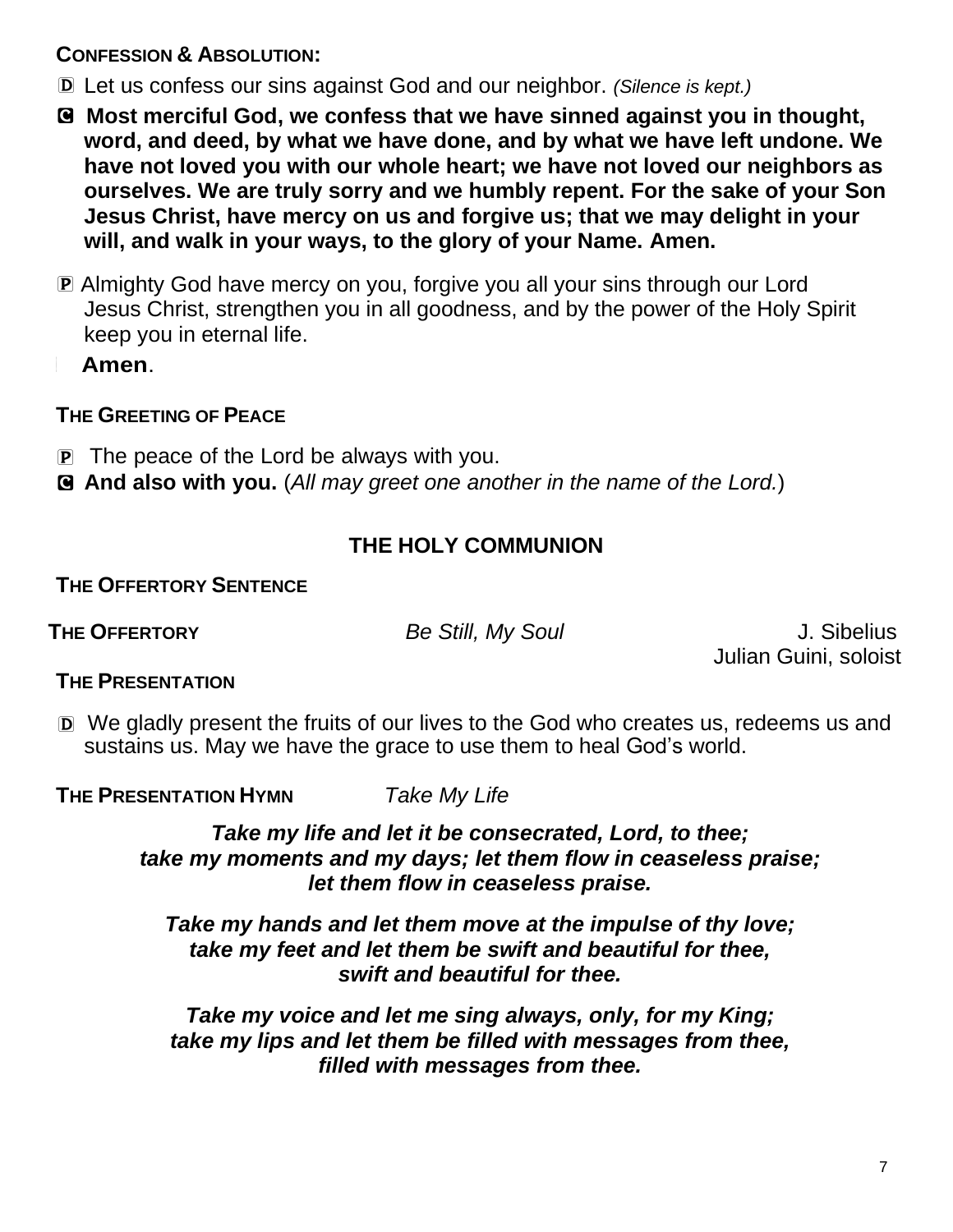**THE GREAT THANKSGIVING:** Eucharistic Prayer A

- P The Lord be with you.
- C **And also with you.**
- P Lift up your hearts.
- C **We lift them to the Lord.**
- P Let us give thanks to the Lord our God.
- C **It is right to give him thanks and praise.**
- P It is right, and a good and joyful thing, always and everywhere to give thanks to you, Father Almighty, Creator of heaven and earth. For you are the source of light and life, you made us in your image, and called us to new life in Jesus Christ our Lord. Therefore, we praise you, joining our voices with Angels and Archangels and with all the company of heaven, who for ever sing this hymn to proclaim the glory of your Name:
- A **Holy, holy, holy Lord, God of power and might, Holy, holy, holy Lord, God of power and might, heaven and earth are full, full of your glory. Hosanna in the highest. Hosanna in the highest. Blessed is he who comes in the name of the Lord. Hosanna in the highest. Hosanna in the highest.**

*[Please stand or kneel, as you choose.]*

P Holy and gracious Father: In your infinite love you made us for yourself, and, when we had fallen into sin and become subject to evil and death, you, in your mercy, sent Jesus Christ, your only and eternal Son, to share our human nature, to live and die as one of us, to reconcile us to you, the God and Father of all.

He stretched out his arms upon the cross, and offered himself, in obedience to your will, a perfect sacrifice for the whole world.

On the night he was handed over to suffering and death, our Lord Jesus Christ took bread; and when he had given thanks to you, he broke it, and gave it to his disciples, and said, "Take, eat: This is my Body, which is given for you. Do this for the remembrance of me."

 $\mathbb{P}$  After supper he took the cup of wine; and when he had given thanks, he gave it to them, and said, "Drink this, all of you: This is my Blood of the new Covenant, which is shed for you and for many for the forgiveness of sins. Whenever you drink it, do this for the remembrance of me." Therefore we proclaim the mystery of faith:

## C **Christ has died. Christ is risen. Christ will come again.**

P We celebrate the memorial of our redemption, O Father, in this sacrifice of praise and thanksgiving. Recalling his death, resurrection, and ascension, we offer you these gifts.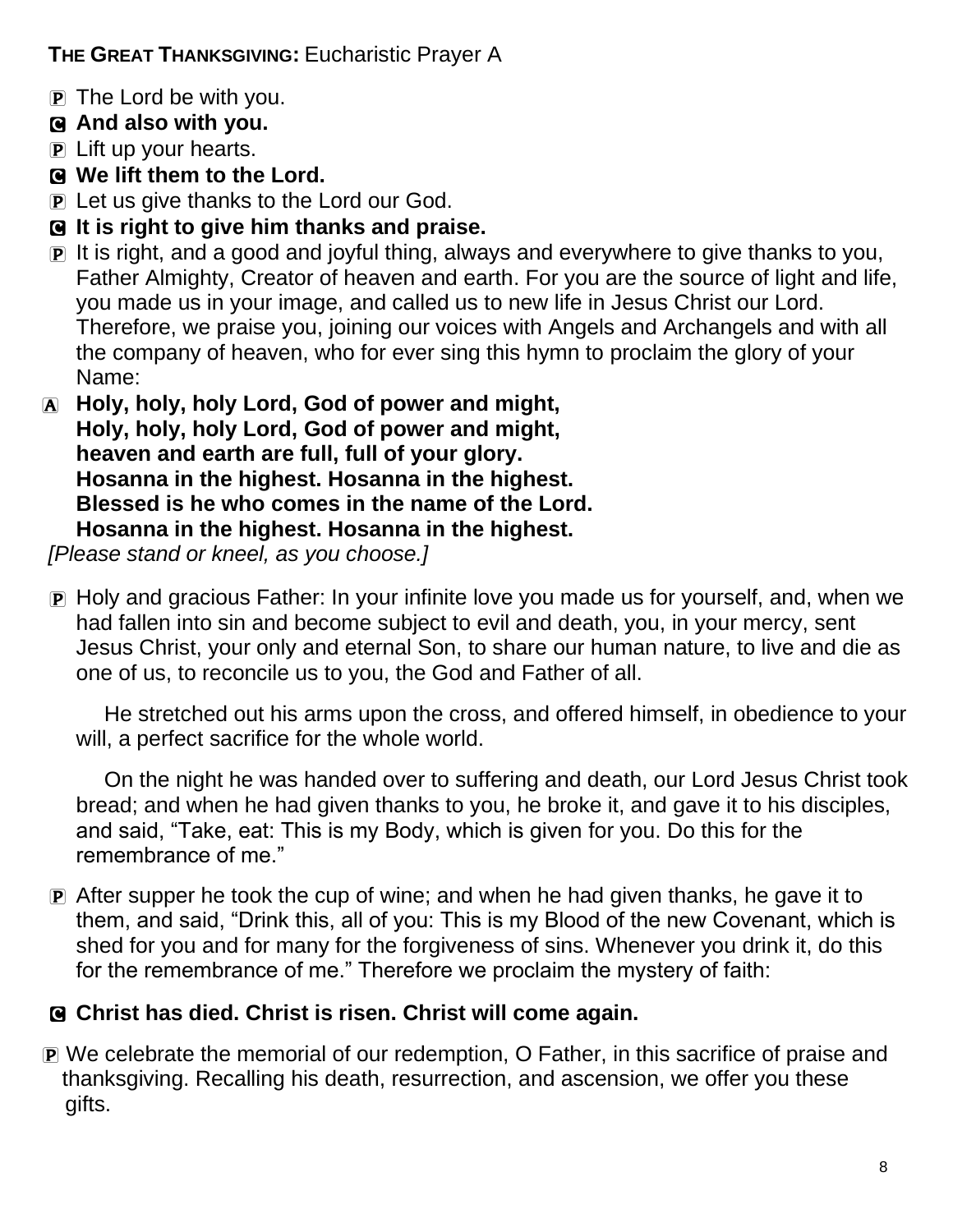P Sanctify them by your Holy Spirit to be for your people the Body and Blood of your Son, the holy food and drink of new and unending life in him. Sanctify us also that we may faithfully receive this holy Sacrament, and serve you in unity, constancy, and peace; and at the last day bring us with all your saints into the joy of your eternal kingdom.

All this we ask through your Son Jesus Christ: By him, and with him, and in him, in the unity of the Holy Spirit all honor and glory is yours, Almighty Father, now and for ever.

## **Amen.**

## **THE LORD'S PRAYER**

- P And now as our Savior Christ has taught us, we are bold to say,
- <sup>a</sup> **Our Father, who art in heaven, hallowed be thy Name, thy kingdom come, thy will be done, on earth as it is in heaven. Give us this day our daily bread. And forgive us our trespasses, as we forgive those who trespass against us. And lead us not into temptation, but deliver us from evil. For thine is the kingdom, and the power, and the glory, for ever and ever. Amen.**

## **THE BREAKING OF THE BREAD**

- P Alleluia! Christ our Passover is sacrificed for us;
- C **Therefore let us keep the feast. Alleluia!**
- **P** The Gifts of God for the People of God.

| <b>COMMUNION SOLO</b> | Lord, We Have Come at your Own Invitation |                       | F. Green |
|-----------------------|-------------------------------------------|-----------------------|----------|
| $  -$                 |                                           | Julian Guini, soloist |          |

*[Please remain seated.]*

**THE CHANT** *Eat this Bread, Drink this Cup*

*Eat this bread, drink this cup, come to me and never be hungry. Eat this bread, drink this cup, trust in me and you will not thirst.*

#### **THE PRAYER AFTER COMMUNION**

Let us pray...

C **Almighty and everliving God, we thank you for feeding us with the spiritual food of the most precious Body and Blood of your Son our Savior Jesus Christ; and for assuring us in these holy mysteries that we are living members of the Body of your Son, and heirs of your eternal kingdom. And now, Father, send us out to do the work you have given us to do, to love and serve you as faithful witnesses of Christ our Lord. To him, to you, and to the Holy Spirit, be honor and glory, now and for ever. Amen.**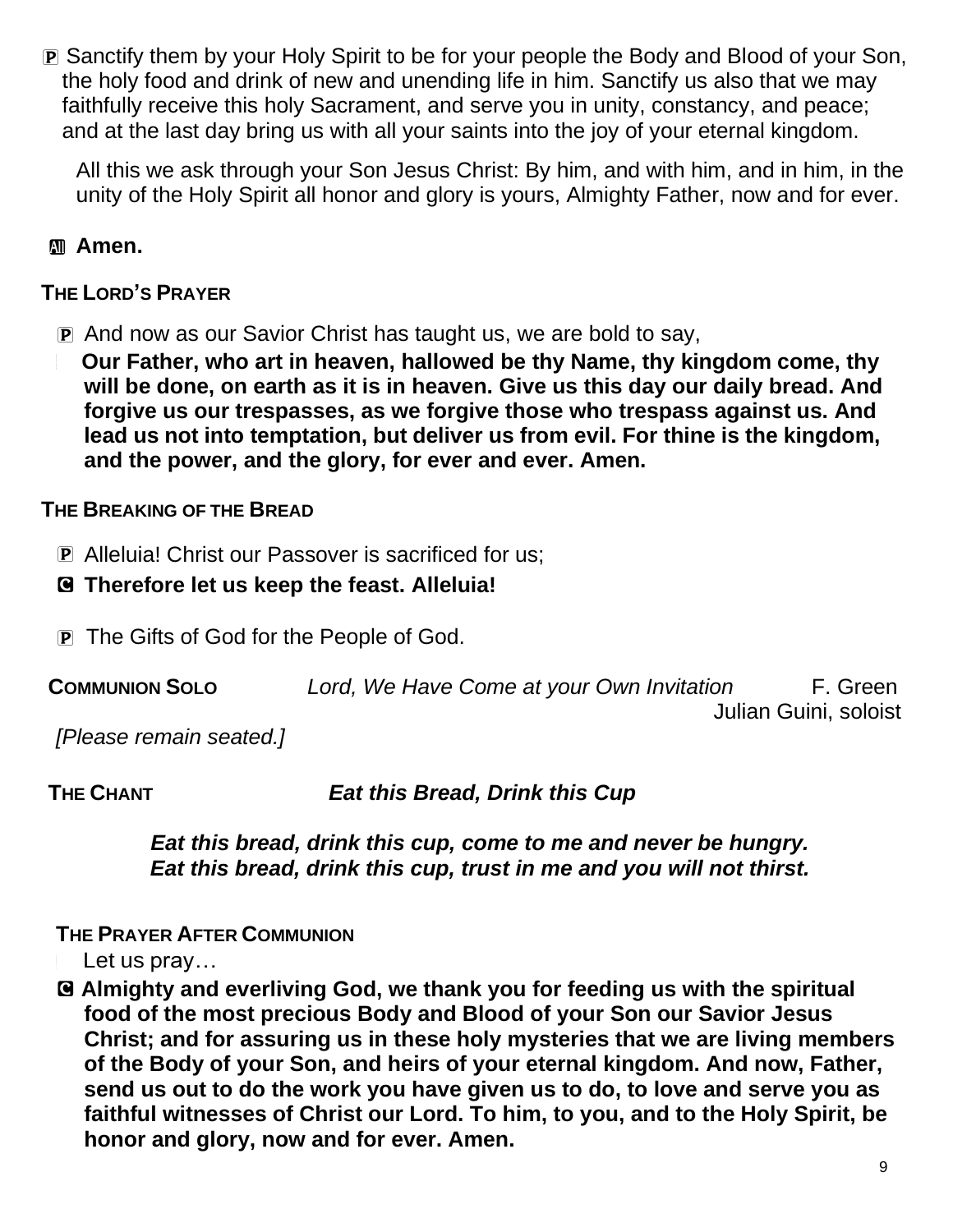**THE BLESSING**

**THE SENDING HYMN** *Lord, You Give the Great Commission*

*Lord, you give the great commission: "Heal the sick and preach the word." Lest the church neglect its mission, and the gospel go unheard, help us witness to your purpose with renewed integrity: with the Spirit's gifts empower us for the work of ministry.*

*Lord, you call us to your service: "In my name baptize and teach." That the world may trust your promise, life abundant meant for each, give us all new fervor, draw us closer in community: with the Spirit's gifts empower us for the work of ministry.*

**THE DISMISSAL**

**P** Go in peace to love and serve the Lord!

C **Thanks be to God!**

**THE POSTLUDE** *Trumpet Tune* **Gilbert Martin**